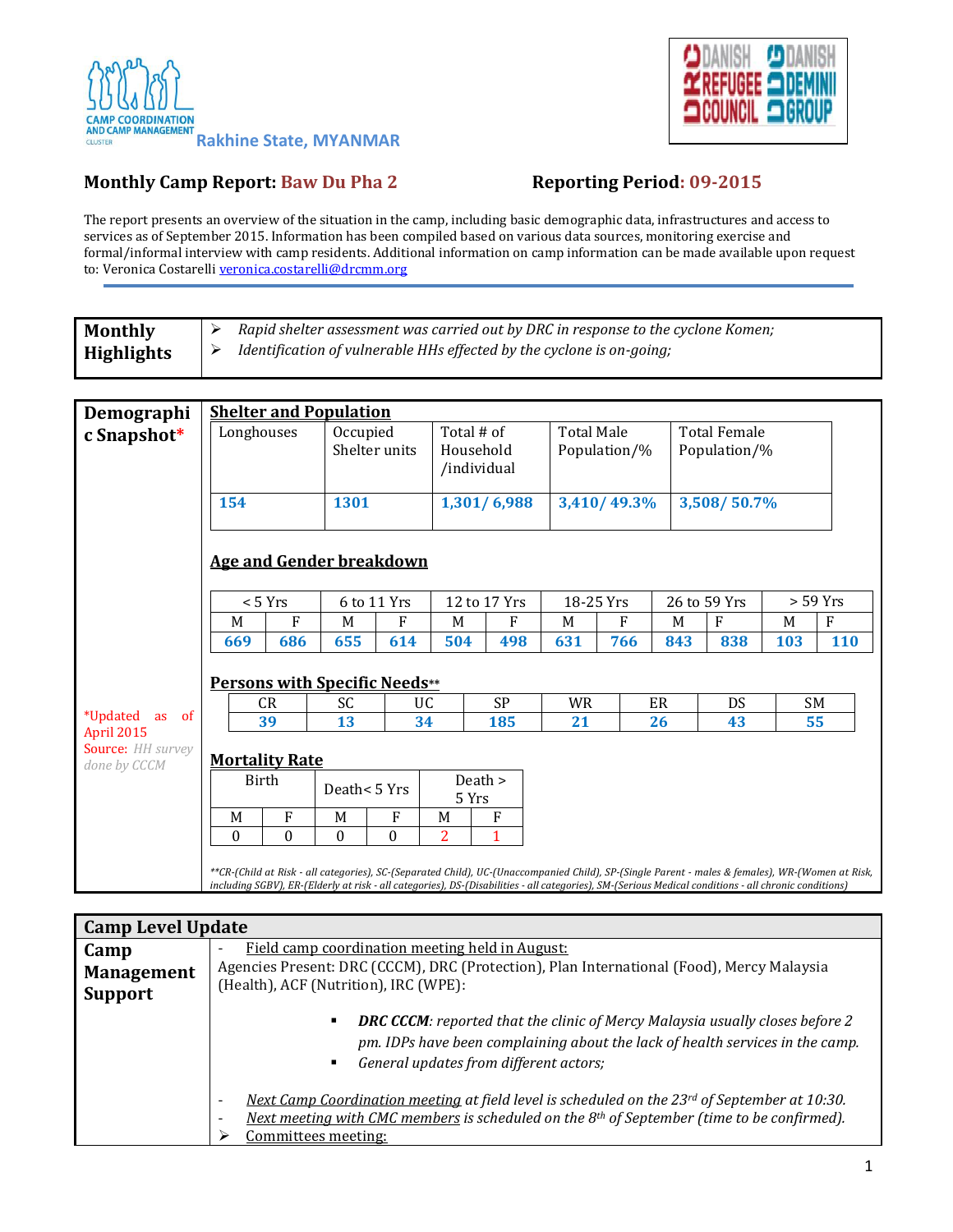



|              |                          | Women group during the 1 <sup>st</sup> week;<br>$\circ$                               |  |  |  |  |  |
|--------------|--------------------------|---------------------------------------------------------------------------------------|--|--|--|--|--|
|              |                          | Elderly group during the 1 <sup>st</sup> week;;                                       |  |  |  |  |  |
|              |                          | Youth group female during the 1 <sup>st</sup> week;<br>$\circ$                        |  |  |  |  |  |
|              |                          | Youth group male during the 1 <sup>st</sup> week;                                     |  |  |  |  |  |
| <b>Other</b> | $\overline{\phantom{a}}$ | Recreational activities                                                               |  |  |  |  |  |
| updates      |                          | Snack making competition with women group on the 4 <sup>th</sup> week.                |  |  |  |  |  |
|              | ٠                        | Monitoring and referral:                                                              |  |  |  |  |  |
|              |                          | Wash Infrastructure monitoring on the 4 <sup>th</sup> week of the month.<br>$\circ$   |  |  |  |  |  |
|              |                          | Hygiene Kit distribution monitoring (depending on distribution' schedule).<br>$\circ$ |  |  |  |  |  |
|              |                          | Food distribution (depending on distribution 'schedule).                              |  |  |  |  |  |
|              |                          | CRM on-going.                                                                         |  |  |  |  |  |
|              |                          |                                                                                       |  |  |  |  |  |

| <b>Camp Sectoral Update</b>                            |                                                                                                                                                                                                                                                                                                                       | <b>Planned activities</b>                                                                                                                                                                                                                                                                                                                                                                                         |  |  |  |
|--------------------------------------------------------|-----------------------------------------------------------------------------------------------------------------------------------------------------------------------------------------------------------------------------------------------------------------------------------------------------------------------|-------------------------------------------------------------------------------------------------------------------------------------------------------------------------------------------------------------------------------------------------------------------------------------------------------------------------------------------------------------------------------------------------------------------|--|--|--|
| <b>Shelter</b><br><b>DRC-UNHCR</b>                     | Due to the cyclone Komen, several shelters have<br>been partially or totally damaged in the camp.<br>DRC conducted a rapid shelter assessment the<br>week after the cyclone. The results of the<br>assessment have been shared with CCCM and<br>Shelter Cluster.                                                      | RSG has currently committed to respond to the<br>shelter needs in the camps, especially in the<br>camps covered by DRC CCCM. Although the<br>renovation and repair of the partially damaged<br>shelters have been undertaken by the CMCs,<br>the totally damaged shelter are not been<br>prioritized, therefore some IDPs are currently<br>occupying TLSs, community buildings and<br>communal kitchen as refuge. |  |  |  |
| Food<br><b>Non</b><br><b>Items</b><br><b>DRC-UNHCR</b> | UNHCR is planning to distribute NFIs to<br>$\frac{1}{2}$<br>those HHs who have been affected by the<br>cyclone.                                                                                                                                                                                                       |                                                                                                                                                                                                                                                                                                                                                                                                                   |  |  |  |
| Food<br>Plan<br><b>International</b>                   | Plan informs that they are waiting the WFP<br>distribution schedule for the month of<br>September.                                                                                                                                                                                                                    | Post-distribution monitoring is on-going.<br>$\frac{1}{2}$                                                                                                                                                                                                                                                                                                                                                        |  |  |  |
| <b>WASH</b><br>SI                                      | Latrine desludging is running normally.<br>Hygiene kits refilling on the 10th of August.                                                                                                                                                                                                                              | - Weekly mass cleaning campaign and waste<br>management on-going;<br>Regular hygiene promotion sessions at HH<br>level and at TLSs;<br>Regular borehole maintenance;<br>On-going drainage cleaning campaigns.                                                                                                                                                                                                     |  |  |  |
| <b>Health</b><br><b>Mercy Malaysia</b>                 | Although Mercy Malaysia informed the CCCM<br>team that the clinic is running regularly from<br>Monday to Friday, from 9am. to 2pm, our<br>monitoring activities showed that the clinic<br>closes before 1 pm. Several IDPs have been<br>complaining on the lack of medical services<br>during the CCCM field meeting. | Nothing was reported.<br>$\blacksquare$                                                                                                                                                                                                                                                                                                                                                                           |  |  |  |
| <b>GBV</b><br><b>IRC</b>                               | Distribution of Dignity kit;<br>$\qquad \qquad \blacksquare$<br>Psychosocial support, case management,<br>$\frac{1}{2}$<br>referral and counseling will be available<br>upon IDPs' request.                                                                                                                           | A long-term behavior change intervention<br>$\overline{\phantom{a}}$<br>through group discussions<br>with<br>the<br>called "Coffee<br>community,<br>and<br>Tea<br>session", every Wednesdays/Thursdays at                                                                                                                                                                                                         |  |  |  |